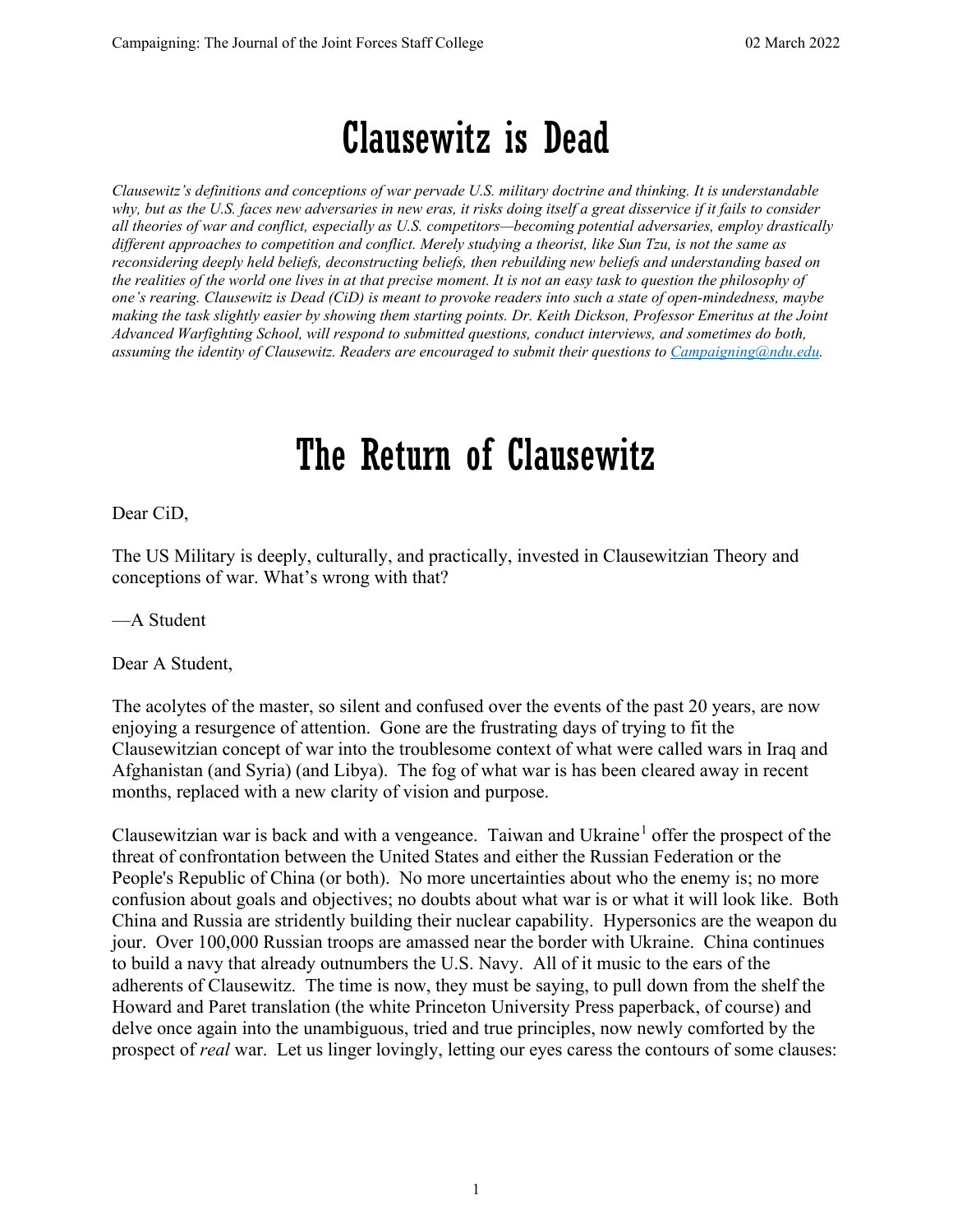War, in its highest forms, is not an *infinite mass of minor events*, analogous despite their diversities, which can be controlled. . . . War consists rather of *single, great decisive actions*, each of which needs to be handled individually.<sup>[2](#page-2-1)</sup>

In the highest realms of strategy . . . there is little or no difference between strategy, policy and statesmanship, and there, as we have already said, their influence is greater in questions of quantity and scale than in forms of execution. . . . Once it has been determined, from the political conditions, what a war is meant to achieve and what it can achieve, it is *easy* to chart the course  $3$ 

Breathtaking, isn't it? To be able to read these words, and so many others like them, in the context of a crisis with a great power is a polytheistic incantation that arouses palpitations. From nuclear deterrence to forces in contact, Clausewitz charts the course. Single decisive actions guided by political conditions of what is achievable. The U.S. military is back in business. The Navy and the Air Force, especially, will see their blue and white dreams coming true, and the war colleges—undoubtedly—are tuning a curriculum that hammers home again and again the purity, and the unity, and the excellence of Clausewitz's dictums. They apply now, more than ever, will be the message. Study Clausewitz and approach war with the singlemindedness of a true believer: the character of war is continuously unfolding, but the nature of war is invariable. Clausewitz will become the foundation of all war planning. Anyone and everyone will have a Clausewitz quote up their sleeves to justify their operational approach. Clausewitz will be the convenient authority any flag officer can casually refer to when dealing with Congress. It does not appear to be a hard sell. The money is already identified. Congress is pouring billions into weapons systems and technology. The service chiefs confidently assert the systems will be essential to fight war in its highest form, war congruent to Clausewitzian dicta. Most important of all, desired political goals will be achieved as a result. One follows the other, naturally.

Although the Vice Chairman of the Joint Chiefs, General John Hyten, offered a note of caution just before retiring, stating that it's a bad idea to go to war with a nuclear power, it appears that the military community has not begun to relearn and reapply Clausewitz to issues of nuclear deterrence or nuclear war itself. Howard and Paret published their translation of *On War* in 1976, when high-level strategists in the U.S. were contemplating how to wage a nuclear war with the Soviet Union. Clausewitz seems to resonate with those strategists, who determined that even nuclear war had a place in the context of war. As Clausewitz said, "wars waged by both sides to the full extent of their national strength must be conducted on different principles from wars in which policy was based on the comparative size of the regular armies."<sup>[4](#page-2-3)</sup> The U.S. military, it appears, is returning to its safe space of comfort and certainty. No one has to learn anything new, just get back to the basics and dig into Clausewitz. There you will find all your answers.

Wrapped in this comforting cocoon, it is easy to forget that other fires are smoldering. France is withdrawing forces from Mali, even as armed groups struggle for control over the northern and central part of the country; Ethiopia battles the Tigray Liberation Front with atrocities multiplying daily; Syria is the never ending bloodbath being exploited by just about everyone; the Sagaing region of Myanmar is being leveled by troops who conduct massacres of civilians